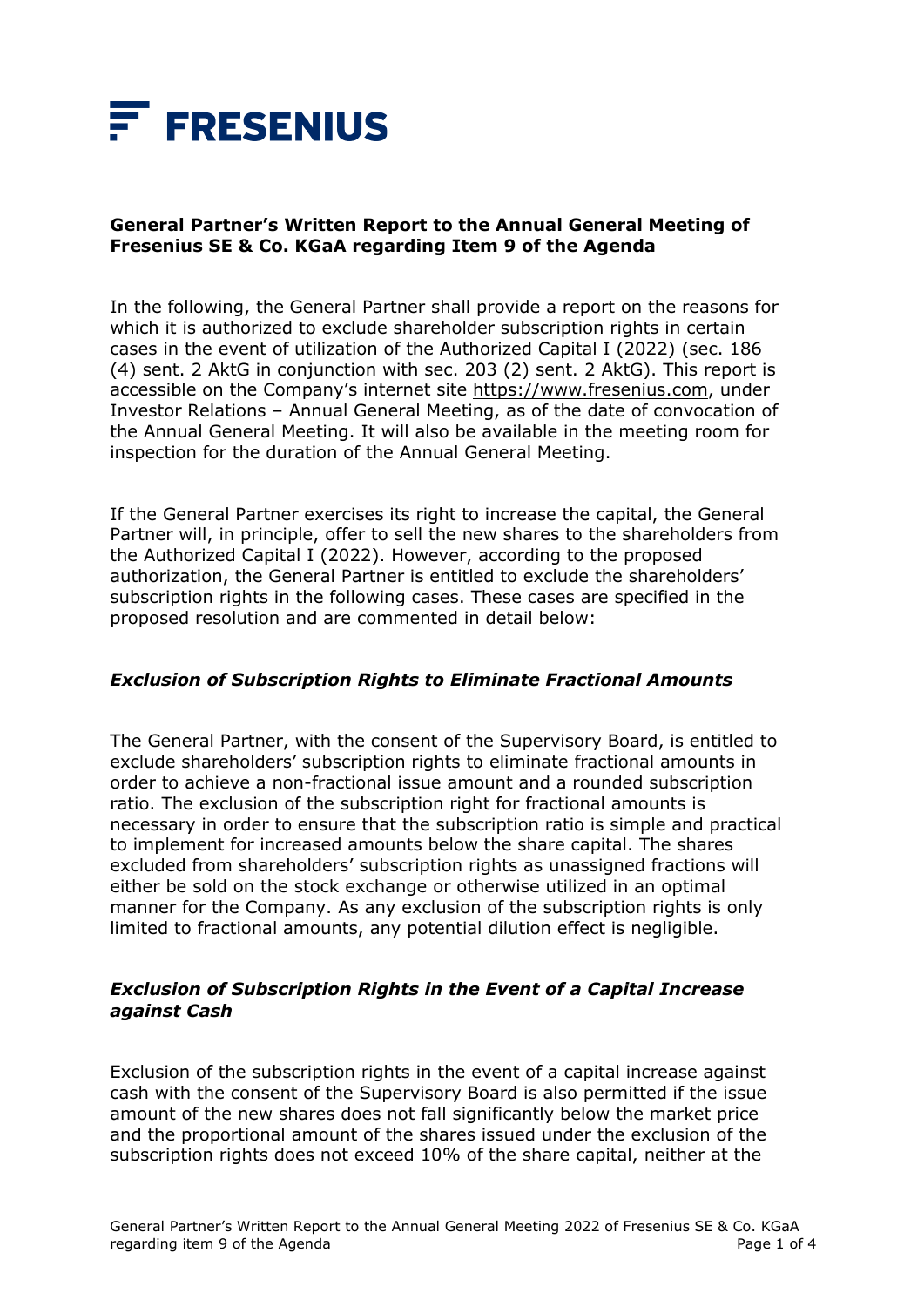#### - Convenience Translation -

time of resolution on such authorization nor at the time of its utilization. Any sales of own shares and any issue of shares from any other authorized capital must be taken into consideration with regard to this limit if they take place during the waiting period of this authorization under the exclusion of subscription rights pursuant to sec. 186 (3) sent. 4 AktG. Rights which authorize or bind to the subscription of shares of the Company must also be taken into consideration, provided that the rights are issued during the term of this authorization under exclusion of the subscription rights according to a direct or analogous application of sec. 186 (3) sent. 4 AktG.

These requirements correspond to the legislator's valuation in sec. 186 (3) sent. 4 AktG, which shall largely exclude a dilution of the value of the interests held by the current shareholders. A placement of the shares under the exclusion of the subscription rights affords the opportunity to generate a higher inflow of funds than in the case of an issue in which subscription rights are granted. It enables market-sensitive pricing and the highest possible income from sale as the placement can be executed immediately after specifying the issue price. In the event of an offer of sale to all shareholders, the subscription price can be published until no later than three days prior to the expiration of the subscription period pursuant to sec. 186 (2) sent. 2 AktG. But, even where this room for maneuver is utilized, there would be a risk of a change in price over several days which, in turn, would result in discounts when setting the selling price. The length of the subscription period would also not allow the Company to react to favorable market conditions in the short term. The opportunity to execute a capital increase under exclusion of the subscription rights will allow the General Partner of Fresenius SE & Co. KGaA to take the necessary measures to strengthen the equity base for future business development under optimal conditions. The decisive market price is the market price at the time the General Partner effectively sets the sale price. As market volatility may potentially result in short-term price fluctuations, a decision to determine whether an average price over a few days or a price at a certain reference date is to be specified shall not be made in advance. This shall be determined in each individual case.

## *Exclusion of Subscription Rights in the Event of a Capital Increase against Contributions in Kind*

In the event of a capital increase against contributions in kind, the General Partner, with the consent of the Supervisory Board, is entitled to exclude subscription rights, if the Authorized Capital I (2022) is used to acquire a company, parts of a company or invest in a company.

Without the exclusion of subscription rights, the Authorized Capital I (2022) could not be used to finance acquisitions for the purpose specified above. The authorization to grant the Company's ordinary shares against contributions in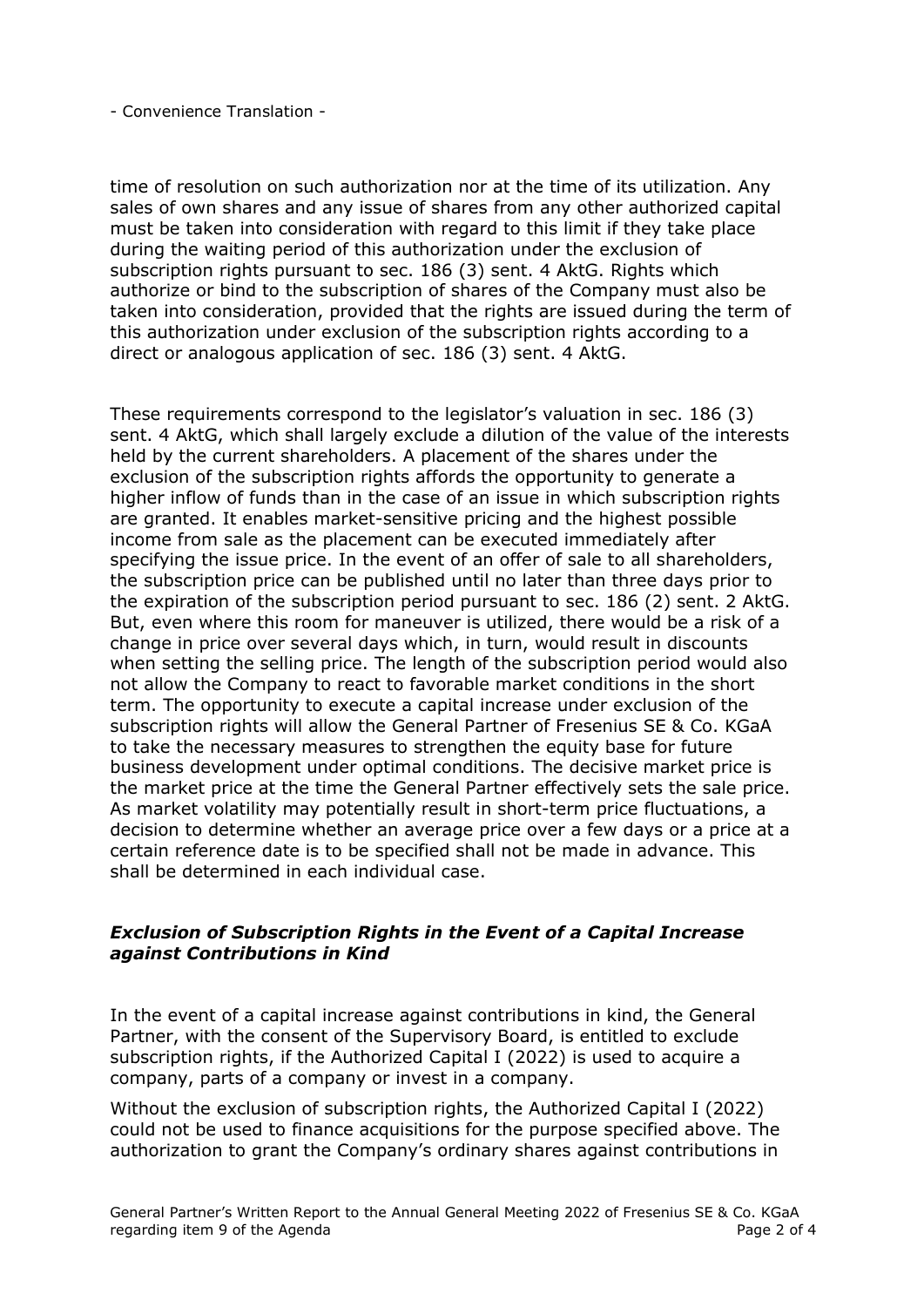- Convenience Translation -

kind is expected to give the Company the necessary scope to exploit beneficial opportunities to acquire companies, parts of companies or invest in companies both quickly and flexibly. In particular, in order to remain competitive at an international level, the Company must always be in a position to act quickly and flexibly on international markets in the interests of its shareholders. The Authorized Capital I (2022) in connection with the opportunity to exclude subscription rights in the event of a capital increase against contributions in kind addresses this issue. It provides the opportunity to offer consideration of the Company's shares rather than cash in the event that an acquisition opportunity emerges. This protects the liquidity of the Company. The debt level will also remain manageable. The pecuniary interests of the shareholders are protected by the obligation placed on the General Partner to issue the new shares at an issue price corresponding to sec. 255 (2) AktG, which is proportional to the value of the contributions in kind when utilizing the authorization. The market price will matter when calculating the value of the shares granted as consideration. However, a schematic link to a market price is not planned, in particular, in order to prevent the results of negotiations being put at risk by fluctuations in the market price.

# *Limitation of the Overall Scope of Capital Increases Free from Subscription Rights*

The General Partner may only exercise the aforementioned powers to exclude subscription rights to the extent that the proportional amount of all shares issued subject to an exclusion of subscription rights does not exceed 10% of the share capital, neither at the time of resolution on such authorization nor at the time of its utilization. This restricts the overall volume of shares that may be issued from Authorized Capital I (2022) free from subscription rights. If, during the period of validity of the Authorized Capital I (2022) until its utilization, other authorizations concerning the issue of the shares of the Company or the issue of rights which authorize or bind to the subscription of shares of the Company are used and the right of subscription is thereby excluded, this has to be taken into consideration with regard to the abovementioned 10% limit. In this way, shareholders will be given additional protection against the possible dilution of their existing holdings.

There are currently no plans to utilize the Authorized Capital I (2022). In all cases, the General Partner will carefully check whether the exercise of the authorization to issue new shares and to exclude the subscription rights is in the interests of the Company and its shareholders. It will report to the Annual General Meeting each time these powers are exercised as well as the specific reasons for the exclusion of subscription rights.

### Bad Homburg v.d.H., March 2022